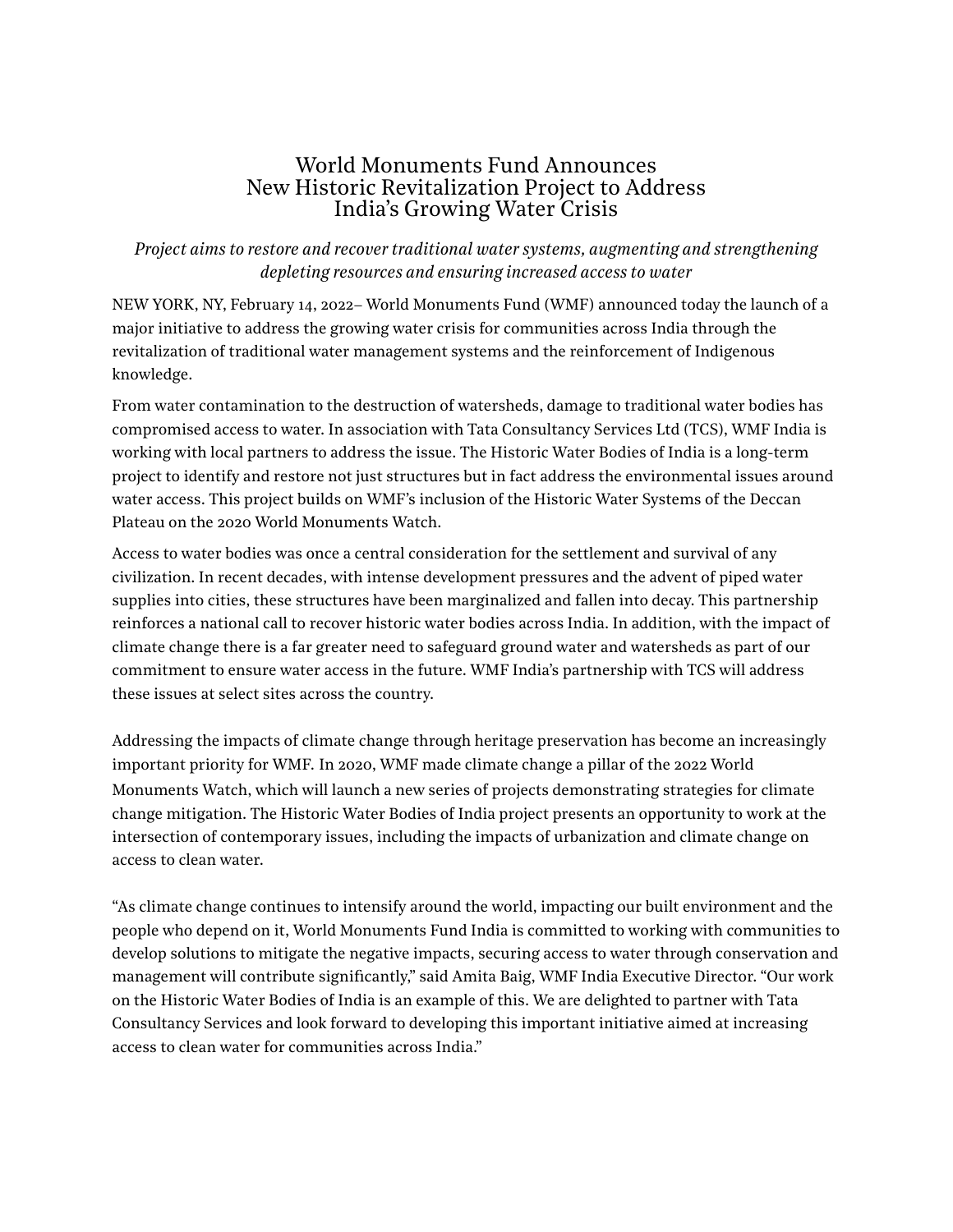The overall scope of this project includes development of a comprehensive repository of information on traditional water systems and associated structures in India that will inform selection of future rehabilitation projects. Once rehabilitated, these functional water management systems can dramatically improve community access to clean water.

In the first phase of the project, all available data on the traditional water systems across India will be studied to produce an overview of the country's various systems. This study is the first step toward recognizing the importance of India's traditional water systems and assessing their extent. The data gathered will highlight gaps in documentation and help define next steps.

The research in these preliminary phases will allow WMF to identify sites that require action, while the final phase will determine which of those water bodies and systems can be restored and, with effective management, contribute significantly to address local needs. Primary research, site surveys, and analysis will result in associated conservation plans.

Historically, forts and settlements around water bodies were completely dependent on captive water systems like rivers and lakes or built systems like wells and tanks. Over time, these built systems (like those in Burhanpur, Bidar, and Bijapur) became more elaborate, made up of a combination of wells and underground water channels, and protected watersheds.

## World Monuments Fund in India

India has among the widest range of historic monuments in a single geographic region. Celebrating the incredible diversity of the country's heritage has been central to World Monuments Fund's (WMF) work in India over 25 years, safeguarding not only the most endangered sites but also those which have cherished pride of place within communities.

WMF's first engagement in India began in 1996 after placing the Taj Mahal on the World Monuments Watch, which was quoted in the preamble to the Supreme Court of India's landmark judgment highlighting international concern for the site. From raising awareness of the threats facing this architectural wonder to conserving one of the most important surviving early Tibetan Buddhist temples of the Ladakh region, WMF has worked to ensure the future of India's most seminal and personal heritage landmarks. In 2015, India became the most recent entry to WMF's global network, deepening the organization's commitment to supporting heritage initiatives throughout the country.

*###*

## About World Monuments Fund

World Monuments Fund (WMF) is the leading independent organization devoted to safeguarding the world's most treasured places to enrich people's lives and build mutual understanding across cultures and communities. The organization is headquartered in New York City with offices and affiliates in Cambodia, India, Peru, Portugal, Spain, and the UK. Since 1965, our global team of experts has preserved the world's diverse cultural heritage using the highest international standards at more than 700 sites in 112 countries. Partnering with local communities, funders, and governments, WMF draws on heritage to address some of today's most pressing challenges: climate change, underrepresentation, imbalanced tourism, and post-crisis recovery. With a commitment to the people